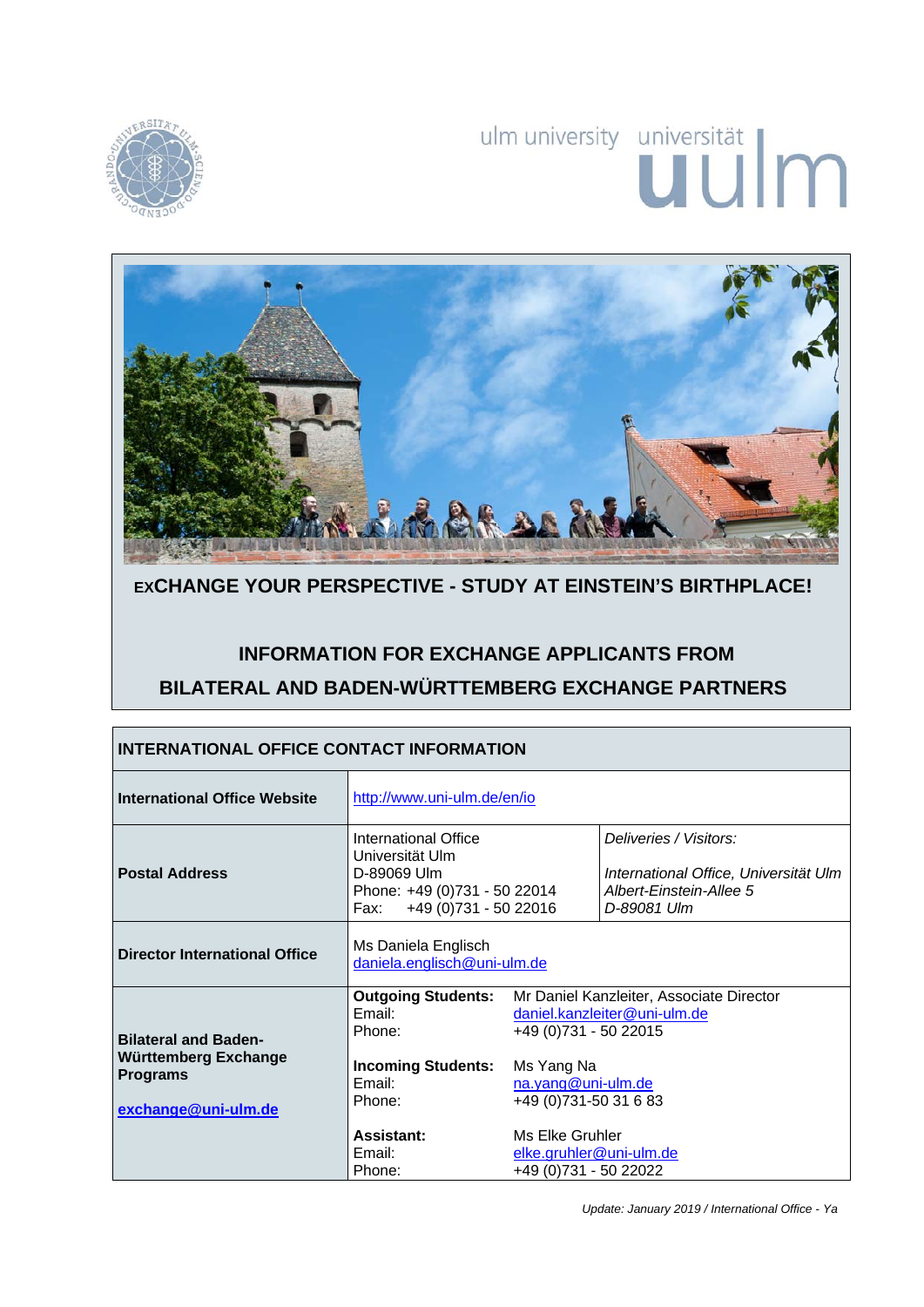# **STUDY OPTIONS – PROGRAMS TAUGHT IN GERMAN**

(BACHELOR + MASTER PROGRAMS + DOCTORAL DEGREES)

| <b>Faculty of Engineering</b><br>and Computer Science | Computer Science   Computer Systems Engineering  <br><b>Electrical Engineering</b><br>Media Informatics   Software Engineering  <br>Psychology                                         |
|-------------------------------------------------------|----------------------------------------------------------------------------------------------------------------------------------------------------------------------------------------|
| <b>Faculty of Mathematics</b><br>and Economics        | Computational Science & Engineering<br>Business / Economics   Mathematics   Mathematics & Management  <br>Mathematics & Biometry   Sustainability Management                           |
| <b>Faculty of Sciences</b>                            | Biochemistry   Biology   Chemistry   Chemistry & Engineering  <br>Chemistry & Management   Industrial Biotechnology  <br>Pharmaceutical Biotechnology   Physics   Physics & Management |
| <b>Faculty of Medicine</b>                            | Molecular Medicine   Dentistry  <br>Human Medicine (restricted to observational electives, German language<br>proficiency required)                                                    |

|                                                | Communications Technology (exchange<br>period should preferably start in summer<br>semester)<br><b>Cognitive Systems</b><br>Electrical Engineering (some modules in<br>English)                     | <b>Admission to Master Level</b><br>Courses:                                                                                                                 |
|------------------------------------------------|-----------------------------------------------------------------------------------------------------------------------------------------------------------------------------------------------------|--------------------------------------------------------------------------------------------------------------------------------------------------------------|
| <b>Faculty of Mathematics</b><br>and Economics | Finance                                                                                                                                                                                             | Students should either have<br>completed                                                                                                                     |
| <b>Faculty of Sciences</b>                     | <b>Advanced Materials</b><br><b>Chemical Engineering</b><br>Energy Science & Technology (only few spots<br>available for exchange students)<br><b>Biophysics</b><br>Biology<br>Physics<br>Chemistry | a formal Bachelor's<br>Degree in a<br>comparable study<br>program<br>or<br>3 years of study in a<br>comparable study<br>program with grades<br>above average |
| <b>Faculty of Medicine</b>                     | Molecular Medicine (MSc + PhD Program)<br>(only few spots available for exchange<br>students)<br>Molecular and Translational Neuroscience                                                           |                                                                                                                                                              |
|                                                | Search for Courses at: https://campusonline.uni-ulm.de > Courses > Search for Lectures (choose language<br>"English" or "German" to see all lectures offered in the respective language)            |                                                                                                                                                              |

*Download Fact Sheet from http://www.uni-ulm.de/en/io/mob-in/planning/why-choose-ulm/ > Information for Exchange Partners*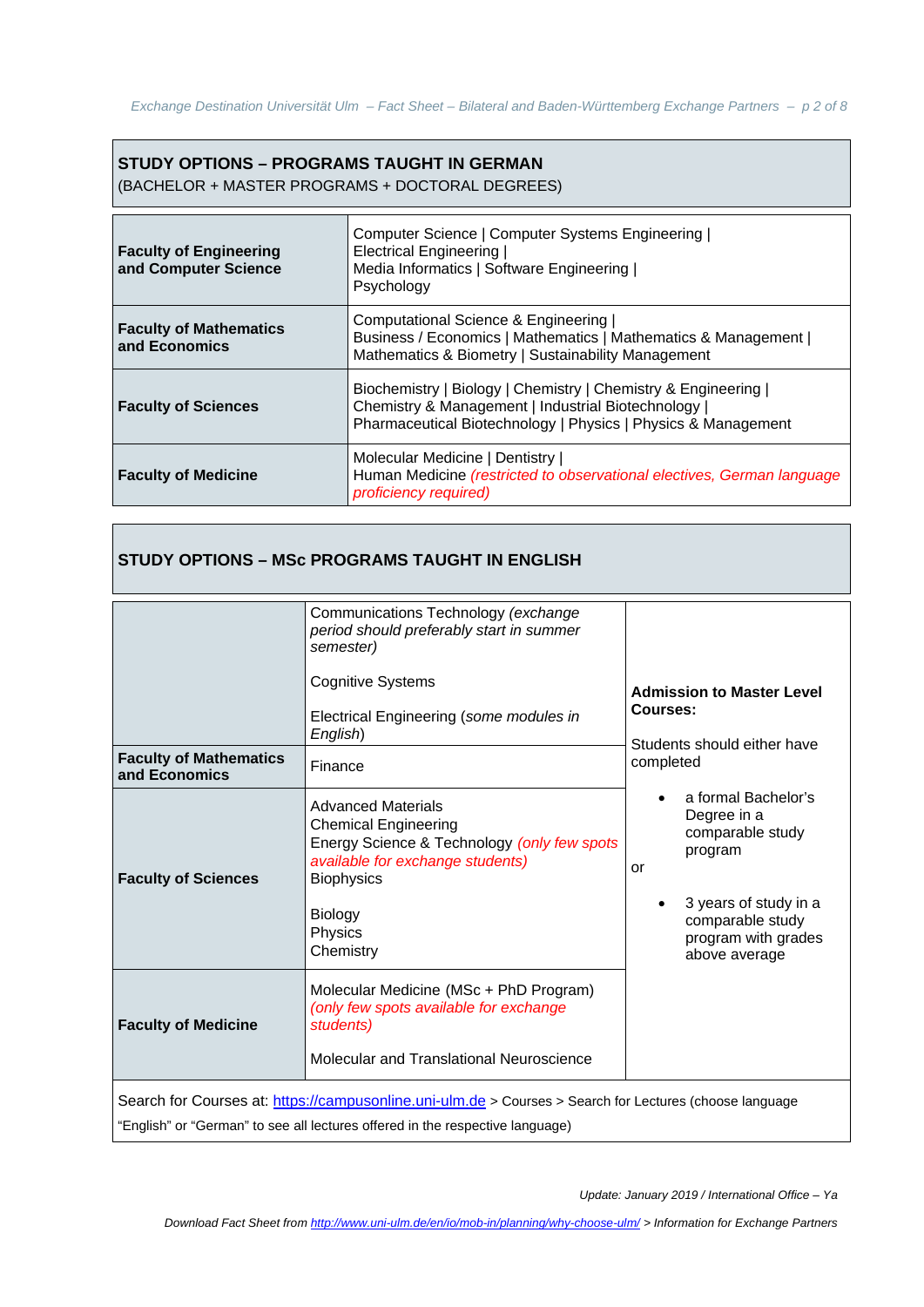# **RECOMMENDED COURSE LOAD / DURATION OF ENROLLMENT**

**In general, exchange students are expected to choose a minimum of 3 courses per semester:** 

- **2 courses from regular degree programs**
- **1 course from our language center or other key-qualification courses**

| Maximum Course Load per Semester | 130 ECTS credits |
|----------------------------------|------------------|
| Maximum Period of Enrolment      | l 2 semesters    |

**Exchange Students may also choose from numerous courses of the following non-degree programs and receive transferable ECTS credit points – but the main focus of the exchange should be on the academic programs!** 

- Foreign Languages and Cultures, Terminology, Rhetorics, Literature, Intercultural Communication http://www.uni-ulm.de/einrichtungen/zsp/startseite/
- Philosophy and Humanities (taught in German) http://www.uni-ulm.de/einrichtungen/humboldt/

| <b>SEMESTER DATES</b>                                                                                                                |                                                                                                                                      |                                                 |
|--------------------------------------------------------------------------------------------------------------------------------------|--------------------------------------------------------------------------------------------------------------------------------------|-------------------------------------------------|
|                                                                                                                                      | Semester 1 (Winter Semester)                                                                                                         | Semester 2 (Summer Semester)                    |
| <b>Semester Dates (fixed)</b>                                                                                                        | October 1 – March 31                                                                                                                 | April 1 – September 30                          |
| Lecture Period (varies annually)                                                                                                     | Mid-October - Mid-February<br>$WS = 15$ lecture weeks                                                                                | Mid-April – Mid-July<br>$SS = 14$ lecture weeks |
| For exact dates see: http://www.uni-ulm.de/en/study/organisation/lectures/academic-term-dates/                                       |                                                                                                                                      |                                                 |
| <b>Examination Period</b>                                                                                                            | To be determined by course instructors<br>(in many programs during last week of lecture period / first 3 weeks of<br>semester break) |                                                 |
| <b>Orientation including</b><br><b>3 ECTS German Intensive</b><br><b>Course</b> (pre-session)<br>no tuition / participation optional | September / October (3 weeks)                                                                                                        | March / April (3 weeks)                         |
| <b>Orientation Program</b>                                                                                                           |                                                                                                                                      |                                                 |

http://www.uni-ulm.de/en/io/mob-in/planning/orientation-period/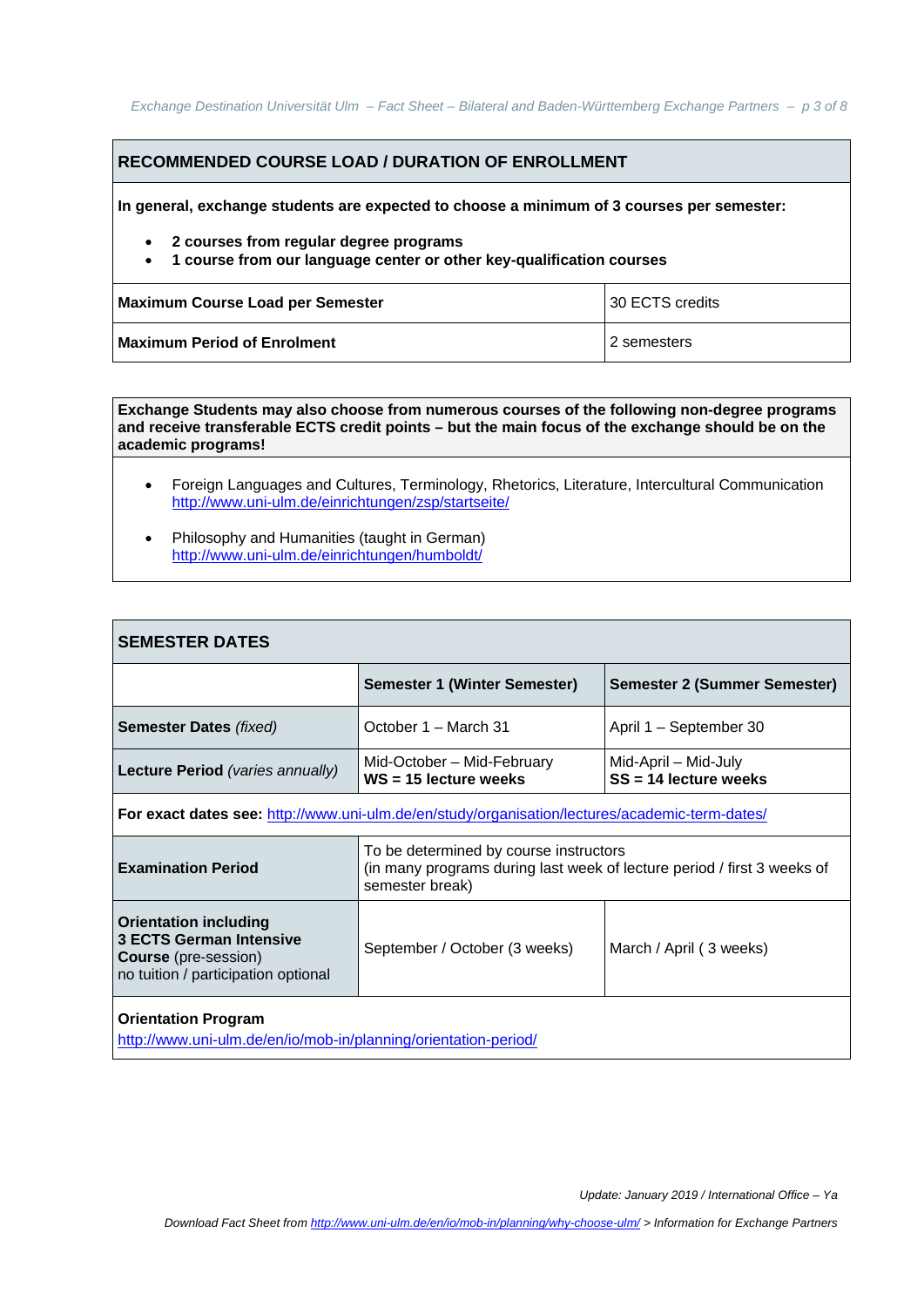# **STUDY OPTIONS - RESEARCH INTERNSHIPS FOR MASTER LEVEL STUDENTS**

# **PLACEMENTS AT UNIVERSITY INSTITUTES**

#### **(full months only, preferably in January / February or between May and August)**

Upon individual arrangement – German language skills not required, proficiency in English is sufficient. Interested students should write an email to exchange@uni-ulm.de in order to check the availability of internships before they send their full application (preferably 6 months before they want to start their internship period). – Internship students are not expected to do their own research, they will rather work in a team under the supervision of doctoral students and will assist in ongoing faculty research projects.

How to find institutes and their research areas? See at http://www.uni-ulm.de/en/universitaet/organisation-facilities/fakultaeten/ > choose one of the faculties > institutes

#### **LANGUAGE REQUIREMENTS AT TIME OF APPLICATION – EXCHANGE APPLICANTS**

#### **Students who wish to take classes taught in German:**

Minimum level: B1 in German. Students who have only level A2 may apply, but they are required to participate in the Intensive German Language Course prior to the beginning of their studies (September / March).

#### **German taught lab courses** (e.g. in Chemistry)

Students wishing to do lab work may have to attend a safety briefing prior to the start of the lab. Approval may be denied or withdrawn if the performance of the student raises serious doubts that she/he will be able to follow or react to instructions due to poor linguistic competence and/or academic preparation in order to avoid hazards.

**Students who want to do practical work in a hospital (medical elective/clinical rotation):**  German Minimum Level B1, often B2 (depending on host department)

#### **Students who wish to take classes from English taught MSc programs:**

Exchange students whose native language is NOT English / whose study program at home university is NOT taught in English need to submit TOEFL or IELTS results (Generally, **TOEFL ibt - 88 minimum or IELTS - 6.5 minimum\***)

**\*** For the study programs **Advanced Materials, Chemical Engineering, Energy Science and Technology, Biophysics, Molecular and Translational Neuroscience: TOEFL ibt - 95 minimum or IELTS – 7.0** 

**http://www.uni-ulm.de/en/io/mob-in/planning/language-issues/**

*Update: January 2019 / International Office – Ya*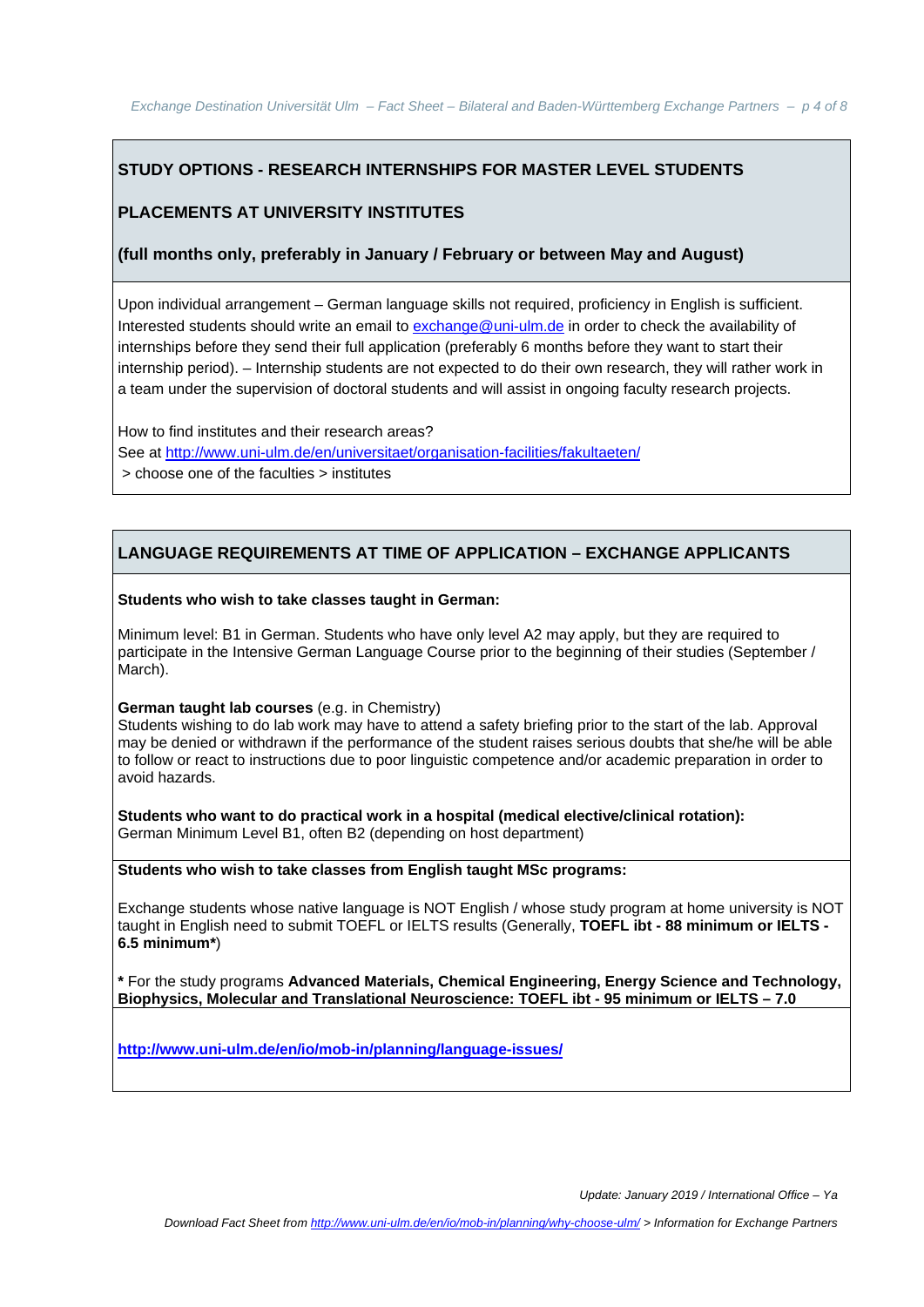*Exchange Destination Universität Ulm – Fact Sheet – Bilateral and Baden-Württemberg Exchange Partners – p 5 of 8* 

# **HOUSING**

U Ulm International Office assists with finding accommodation in student residences if applicants mark the appropriate sections in their exchange application form. **Room lease has to be paid for full calendar months, even if students move out earlier!** 

However, due to high demand we cannot guarantee that every student receives a room in their preferred location. Students will receive our housing assignment by email as soon as a room is available. More information at: http://www.uni-ulm.de/en/io/mob-in/planning/housing-assistance/

For residence details and pictures see: http://www.studentenwerk-ulm.de/wohnen/wohnhaeuser.html (only in German)

# **SCHOLARSHIPS**

Exchange applicants may apply for the so-called Baden-Wuerttemberg SCHOLARSHIP, awarded by "Baden-Wuerttemberg Stiftung" (Foundation).

Important to know: a limited budget does not allow to support every exchange student with this scholarship – and the distribution among students from different partner institutions varies from year to year.

More information at: http://www.uni-ulm.de/en/io/mob-in/applying/exchange-students/

#### **HEALTH INSURANCE**

All exchange students are required to have a valid insurance in Germany, they may either bring it from their home country or purchase it online or after arrival in Germany. For students who are from non-European countries, it is highly recommended to take out a travel sickness insurance in their home country which also covers medical treatment before the start of semester (March or September) after arrival in Germany then choose a public health insurance during study abroad period in Germany. Detailed information can be found on: https://www.uni-ulm.de/en/io/mob-in/planning-study-abroad/insurance-information/.

| <b>EXPENSES - 825 Euro per month minimum</b>                                                                                                                                                                                                                                                                                            |                        |                                   |                       |
|-----------------------------------------------------------------------------------------------------------------------------------------------------------------------------------------------------------------------------------------------------------------------------------------------------------------------------------------|------------------------|-----------------------------------|-----------------------|
| Accommodation                                                                                                                                                                                                                                                                                                                           | 320 - 400 Euro / month | <b>Student Service Agency Fee</b> | 84,50 Euro / semester |
| Meals                                                                                                                                                                                                                                                                                                                                   | 150 Euro / month       | <b>Books</b>                      | 100 Euro / semester   |
| Health Insurance                                                                                                                                                                                                                                                                                                                        | 50 - 90 Euro / month   | Semester Bus Ticket               | 120 Euro / semester   |
| Tuition Fees:<br>none – non European nationals whose home institution signed a student exchange<br>agreement and are accepted as non-degree exchange students at Ulm University are<br>exempt from paying tuition fees (normally 1.500 Euro per semester)<br>http://www.uni-ulm.de/en/study/application-and-enrolment/studiengebuehren/ |                        |                                   |                       |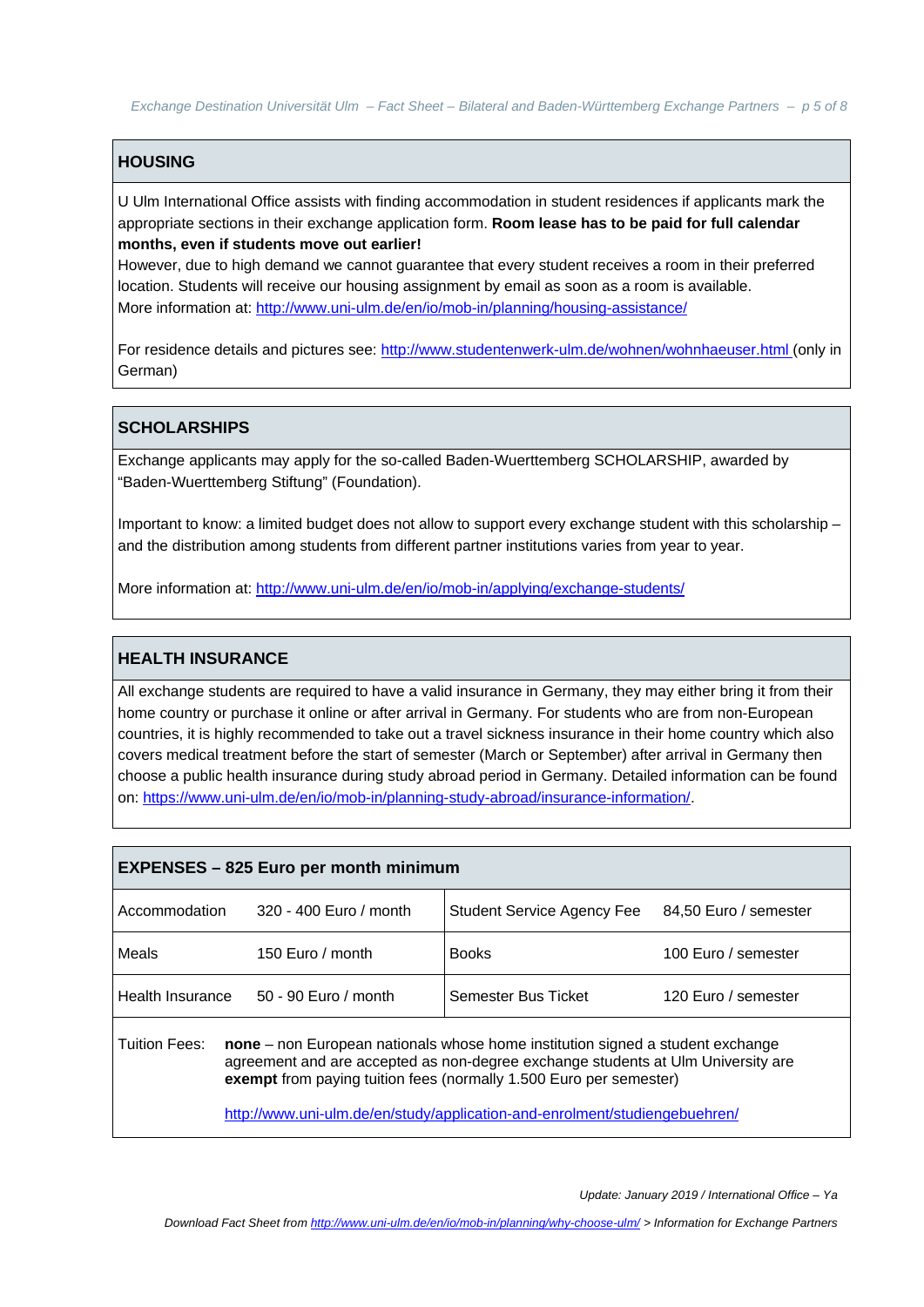## **WELCOMING SERVICE IN ULM**

The International Office offers Welcoming Service to exchange students (pick-up from train station, assistance with administrative procedures, city and university tours etc.) supported by S.T.E.P.S. – **S**tudent **T**utors for **E**xchange **P**rogram **S**tudents

#### **APPLICATION DEADLINES**

| For following Winter Semester = Semester 1                                                                | March 31                                                             |
|-----------------------------------------------------------------------------------------------------------|----------------------------------------------------------------------|
| For following Summer Semester = Semester 2                                                                | September 30                                                         |
| Individual periods (research internships - advanced students)<br>with placements at university institutes | Preferably 6 months prior to beginning<br>of planned exchange period |

#### **Clinical Elective / Hospital Rotation Periods**

see http://www.uni-ulm.de/en/io/mob-in/planning-study-abroad/study-offers/ > Individual Periods

# **EXCHANGE APPLICATION FORMS INCLUDING HOUSING REQUEST AT**

http://www.uni-ulm.de/en/io/mob-in/applying/exchange-students/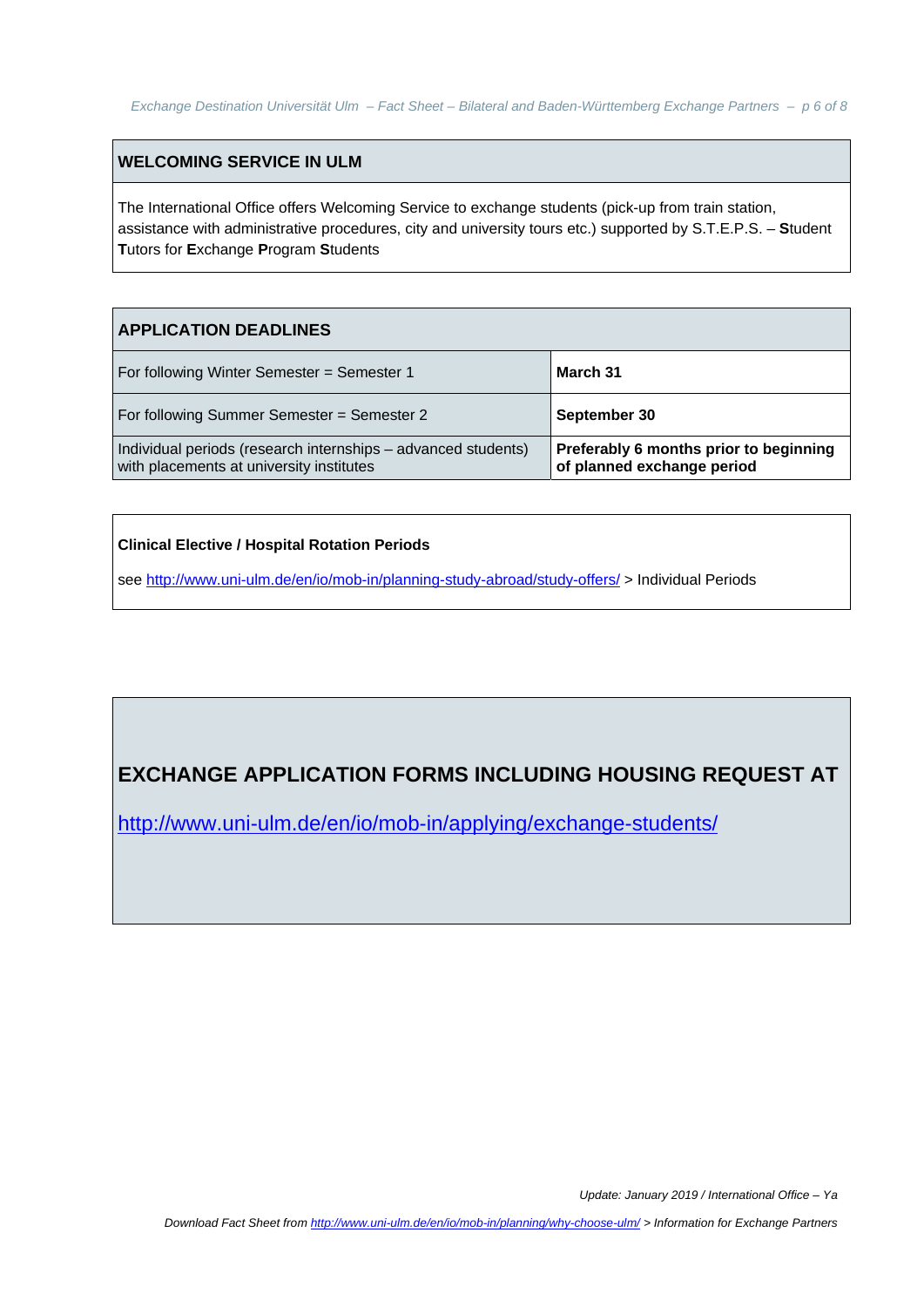## **APPROVAL PROCESS OF EXCHANGE APPLICATION**

#### **RECEIPT OF APPLICATION DOCUMENTS**

U Ulm International Office sends a confirmation email to the applicant as soon as application documents are received.

Note: students have not been accepted to U Ulm until the International Office has sent out the "Acceptance Notification" to the applicant / exchange coordinator at applicant's home university.

#### **STARTING DATE OF APPROVAL PROCESS**

The approval process of exchange applications starts by the closing dates for exchange applications.

#### **INITIAL ASSESSMENT**

U Ulm International Office checks whether application documents are complete and whether applicants meet the eligibility criteria including language proficiency.

#### **LEARNING AGREEMENT (STUDY PLAN) APPROVAL**

Applications are sent to academic advisor(s) of the study program(s) of which the exchange applicant has chosen course units. U Ulm is n o t responsible for assessing whether the applicant has the necessary prerequisites and academic background to choose the selected units. This responsibility has to be taken by faculty advisors of the sending institution!

At the beginning of the exchange period U Ulm International Office schedules a meeting with an academic advisor for every exchange student to discuss the study plan and possible changes.

#### **BADEN-WUERTTEMBERG SCHOLARSHIP NOMINATION**

After the partner university has sent the scholarship nomination(s) U Ulm International Office sends an email to selected students with the application information. Decision on scholarship approval to be expected in June (for winter semester) and in December (for summer semester).

#### **ACCEPTANCE NOTIFICATION**

As soon as the application has been approved by the academic advisor(s) U Ulm International Office will issue an acceptance notification sent to the student and / or exchange coordinator of student's home university. Notifications will be sent out no later than 3 months before beginning of exchange period. The acceptance notification is required for entry visa application to Germany.

#### **VISA APPLICATION**

Depending on their nationality exchange students may be required to obtain a study visa for Germany. Please check the website of the German Federal Foreign Office and **make sure to apply early as it might take six weeks (or even longer) until visa application has been approved**!!

https://www.auswaertiges-amt.de/en/einreiseundaufenthalt/visabestimmungen-node#content\_1

#### **PREPARING TO COME TO ULM**

http://www.uni-ulm.de/io/mob-in/preparing/